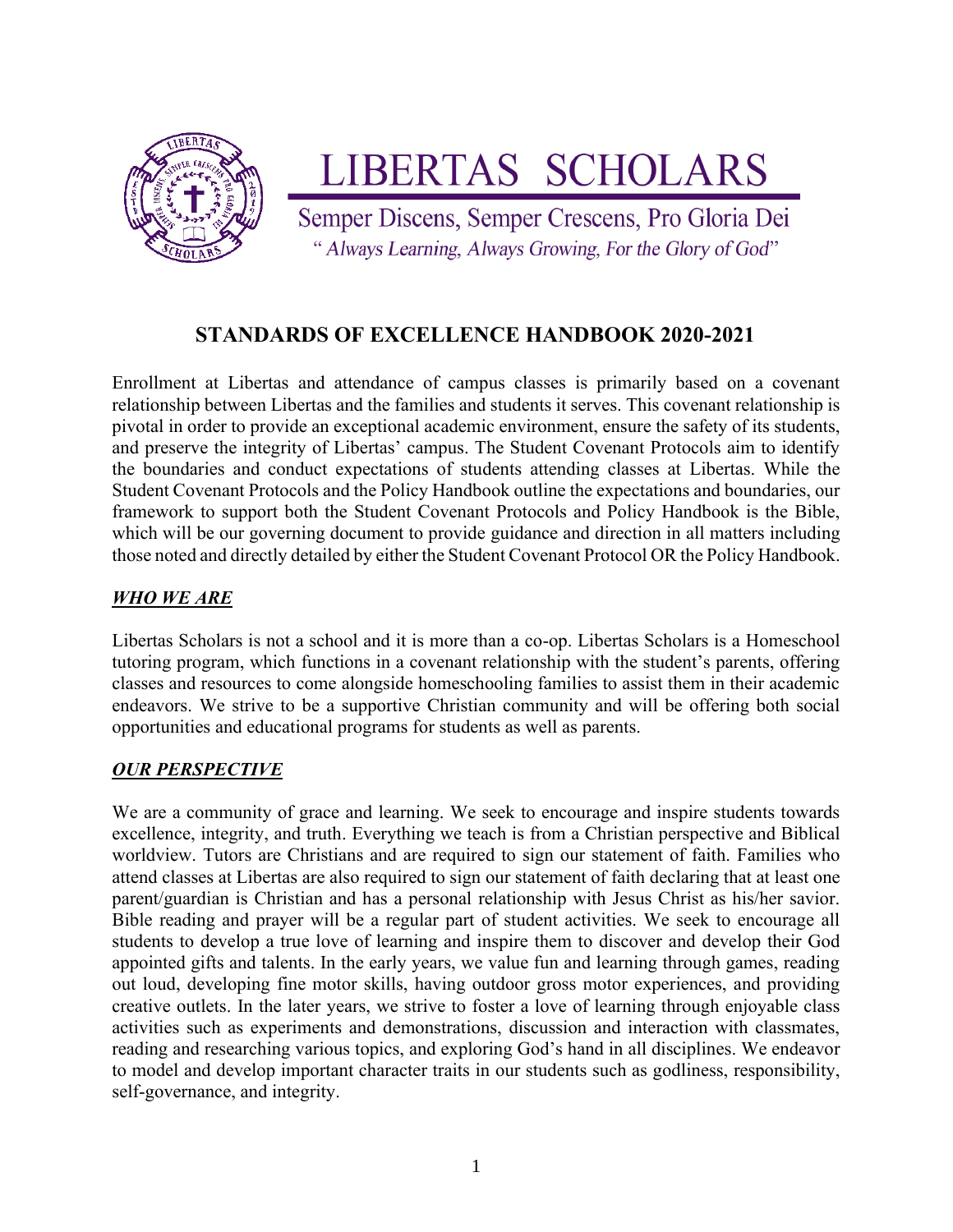## *LIBERTAS SCHOLARS COVID PROTOCOL*

Keeping our Libertas Family safe and free from illness is our number one priority and as such we have altered our normal schedule for classes. We began planning our COVID Protocol with the mindset that we are going to serve ALL members of our community. There are families who need an option we are erring on the side of caution that allows them the FREEDOM to be part of a Christian community of home educators. Our goal is to serve our entire community, including individuals with health considerations. We are willing to do this for the good of those in our care who feel this is the best option for them to be included and we thank you for your willingness to support this decision.

For the 2020 - 2021 academic year, we will provide 75 % of our class time via virtual classes using ZOOM. Two Tuesdays per month we will offer face-to-face instruction during On Campus Days. Our K-3 program will be offered as an online only program during the 2020-2021 academic year. We have also added one Community Day per month on a Monday. This Community Day will also be held on campus at Delaney Street Baptist Church and will give students and families the opportunity to fellowship and build community through fun interactions and homeschooling support.

**COVID attestation**: Each morning before coming onto campus a parent from each family will need to complete a google form titled "COVID Attestation" attesting that no one in the family has COVID-like symptoms and that no one has been around someone who has tested positive for COVID within 14 days.

**Personal Protective Equipment:** Anyone who attends a Libertas Scholars "On Campus Learning Day" or "Community Day" will be required to wear a mask and social distance from unrelated peers. Only tutors may wear a face shield when teaching from the front of the class. Social distancing will be observed by all. Hand washing will be encouraged throughout the day. We will also be helping students navigate the varying comfort levels of social contact during these times by giving the students a wristband that will indicate their level of social contact, indicating to others how to engage in social interaction with the student.

## *ROLE OF TUTORS*

The tutors at Libertas Scholars function as lead learners and guides who have experience in their given subjects. They are available to assist parents by tutoring students and supporting parents. *The parents are the primary educators of the students.* Parents are required to register their homeschooled students with the county or a private school covering. If you need help with any of the items listed above, please contact a member of our Academic Advisory Board.

## *PARENT PARTICIPATION*

Most importantly, parents are the primary educators of their children. We require that parents stay involved with all aspects of educating their students at Libertas. Families are required to volunteer 10 hours each month. The time spent in classrooms by families with children in grades K-6 during on campus classes, assisting tutor or as Zoom moderator during online instruction will count towards this requirement. In our Zoom classrooms we will need a parent moderator to monitor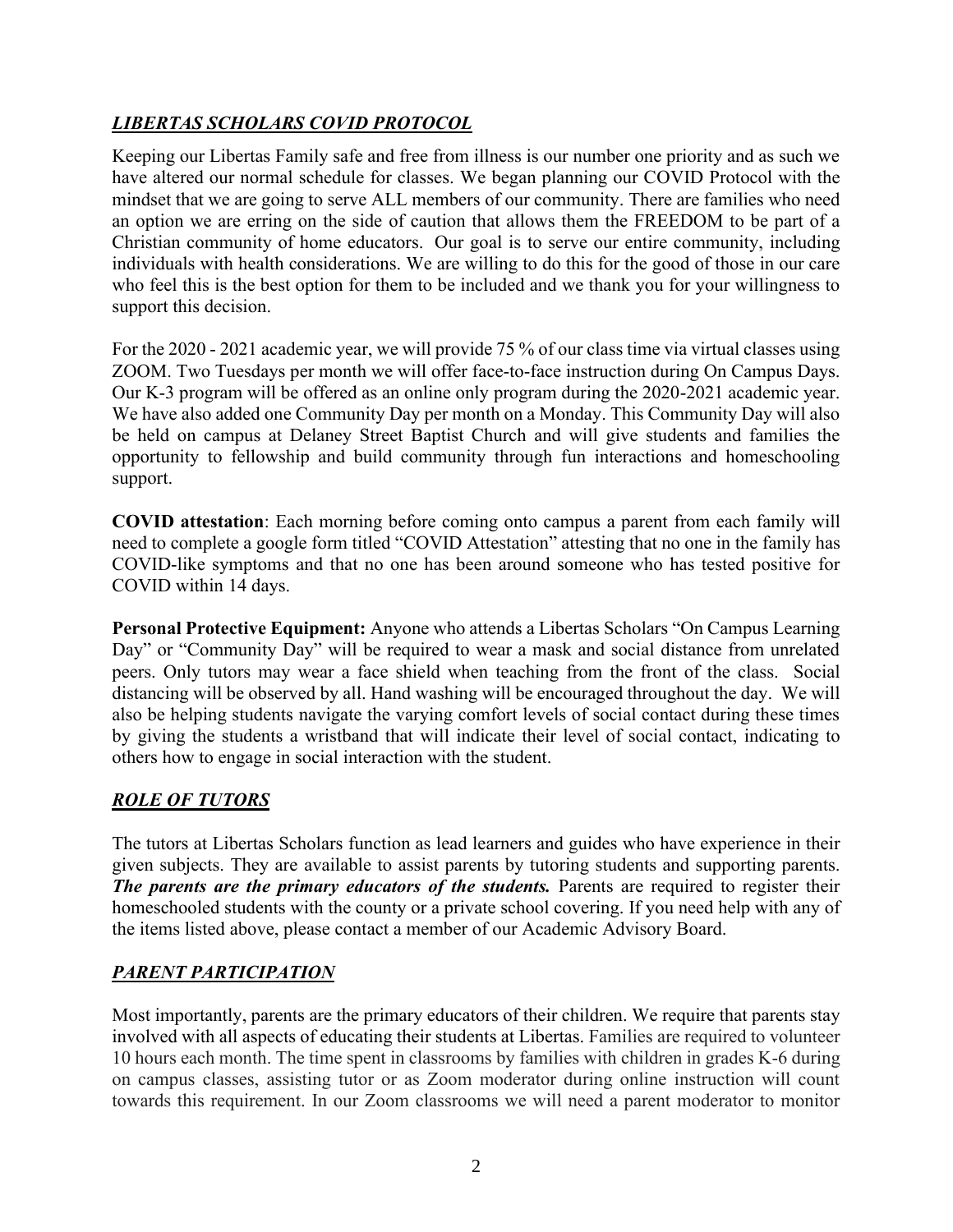chat, admit students and facilitate questions, so the tutor can focus on instruction. As part of the 10 hours, a **minimum** of **3 hours** must be spent in support of the Libertas community (i.e.: study hall proctor, recess monitor, etc.) Families may volunteer OR pay \$10 per hour (or \$100 a month) in lieu of volunteering. In addition to serving on campus as a tutor sub, study hall proctor, lunch / playground supervisor or classroom assistant, there are many roles that can be completed remotely or during other times of the year to fulfill this requirement. These include registrar, finance (payroll/tutor sub paperwork/reimbursement paperwork), administration (helping with the necessities of the non-profit) volunteer coordinator (fill, track, report hours) or hours spent serving on the Community Growth Committee. These volunteer hours serve many purposes. First, it creates an opportunity for you to be an active participant in your child(ren)'s education. Second, it builds community and enables you to get acquainted with your child(ren)'s friends, tutors, and with other parents. Third, it helps us maintain our good standing with liability insurance. An important consideration for a student's enrollment is a parent's willingness to be involved in their child's education, which includes serving at Libertas on a regular basis. It takes cooperation from all Libertas Scholars families to carry the responsibilities of the program, ensure safety, and support the effectiveness of the program. A dedicated volunteer coordinator will organize and recruit individuals to fulfill campus volunteer openings.

## *BEHAVIOR EXPECTATIONS*

Students are to always conduct themselves with decorum. Libertas students will treat others with respect. Your child is expected to participate in class, cooperate with tutors and administration, and be respectful to all adults and fellow students. Excessive talking in class, disruptions to class, and rudeness to tutors or students will not be tolerated. Students are always expected to address adults, tutors, and those in authority with an appropriate title such as "Mr.," "Mrs.," or "Dr." These ideals will be covered in more detail in the student covenant protocol.

#### *IMPLEMENTATION OF CLASSROOM INSTRUCTION*

#### *Parents/guardians: Please place your initials by each statement to indicate your agreement.*

As part of the covenantal relationship and partnership with parents, Libertas values the importance of sharing and setting expectations for each school year. This encourages collaboration and provides an environment where all parties can successfully meet their desired educational goals. Parents are expected, as primary educators, to:

- Help your child(ren) develop healthy attitudes towards learning. We believe learning does not stop with formal school instruction. Realizing that learning is a lifelong process is essential to growth and maturity. Attitudes towards learning are important!
- Encourage excellence from all students keeping in mind that there is a different standard suitable to each student's respective grade level and God-given personal ability.
- Support Libertas Scholars as a place of accountability for the student's academic progress.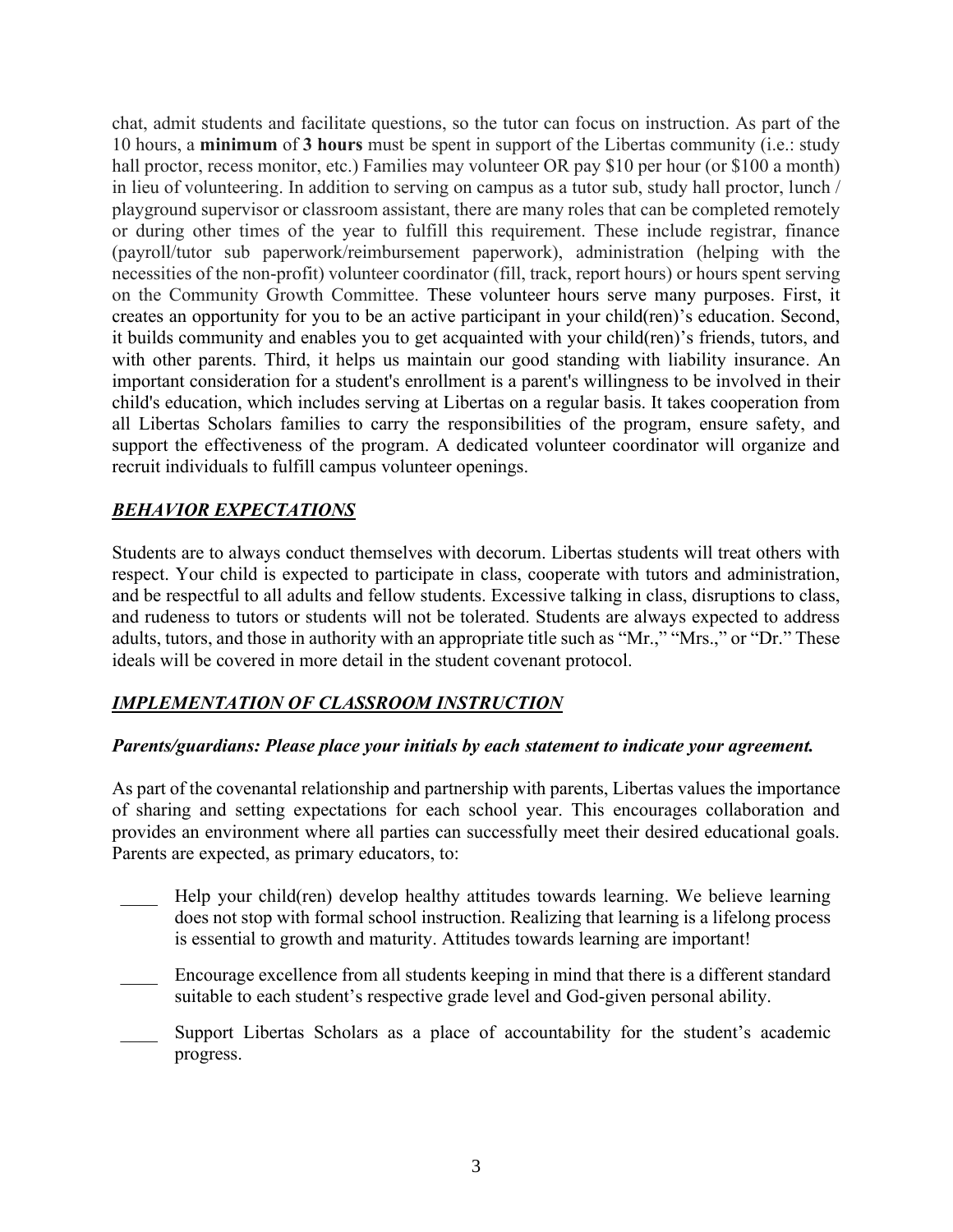- Assist with daily homework assignments, preparing for tests, and completing projects. Of course, the objective is to increasingly let go and encourage the students to take on more responsibility for their homework and projects as they get older. This will happen in varying degrees and different times for each individual child. No standards or benchmarks can as accurately dictate what is best for each child. We believe God has chosen you as parents for a reason and that you will know what is best for your child.
- Encourage and develop an attitude of respect, kindness, and problem solving through prayer and conversation.
- Cooperate in the educational activities of Libertas. Commit to your responsibilities, as parents, to ensure the formal education that begins at Libertas is continued at home.
- \_\_\_\_ Assist your child in the learning process. Scaling or adjusting assignments is at the parent discretion. Any adjustments in assignments must be communicated to the tutor via email prior to the assignments due date.
- Review all assignments sent home on a weekly basis, using the material sent home to help teach your child throughout the week.
- Review completed work to ensure our child is working to the best of their abilities.
- Assist your child in organizing his/her work to be submitted.
- Review all graded work. This can be accomplished through the PowerSchool Learning website.

#### *CLASSROOM EXPECTATIONS*

While the following classroom expectations are designed for high school, middle school, and upper elementary students, the formative lower elementary years, are the perfect time to start training students towards these behaviors and attitudes*.*

Be PREPARED – Do your homework and remember to bring it to class.

Be PROMPT – Be on time. That means come early to settle in and be ready to go.

Be a PARTICIPANT – Take an active part in class discussion and answer questions.

Be PRUDENT – Your parents are paying good money for this class – don't waste it!

Be POLITE – Treat others with kindness and courtesy – watch your words.

Be POSITIVE – Have a good positive attitude towards others – and YOURSELF!

Be PRODUCTIVE – Take personal ownership of your work – be organized – set goals.

Be PERSISTENT –If at first you don't succeed, try, try, try again.

Be in PRAYER and PRAISE – We are here to give God the glory in all we do and say.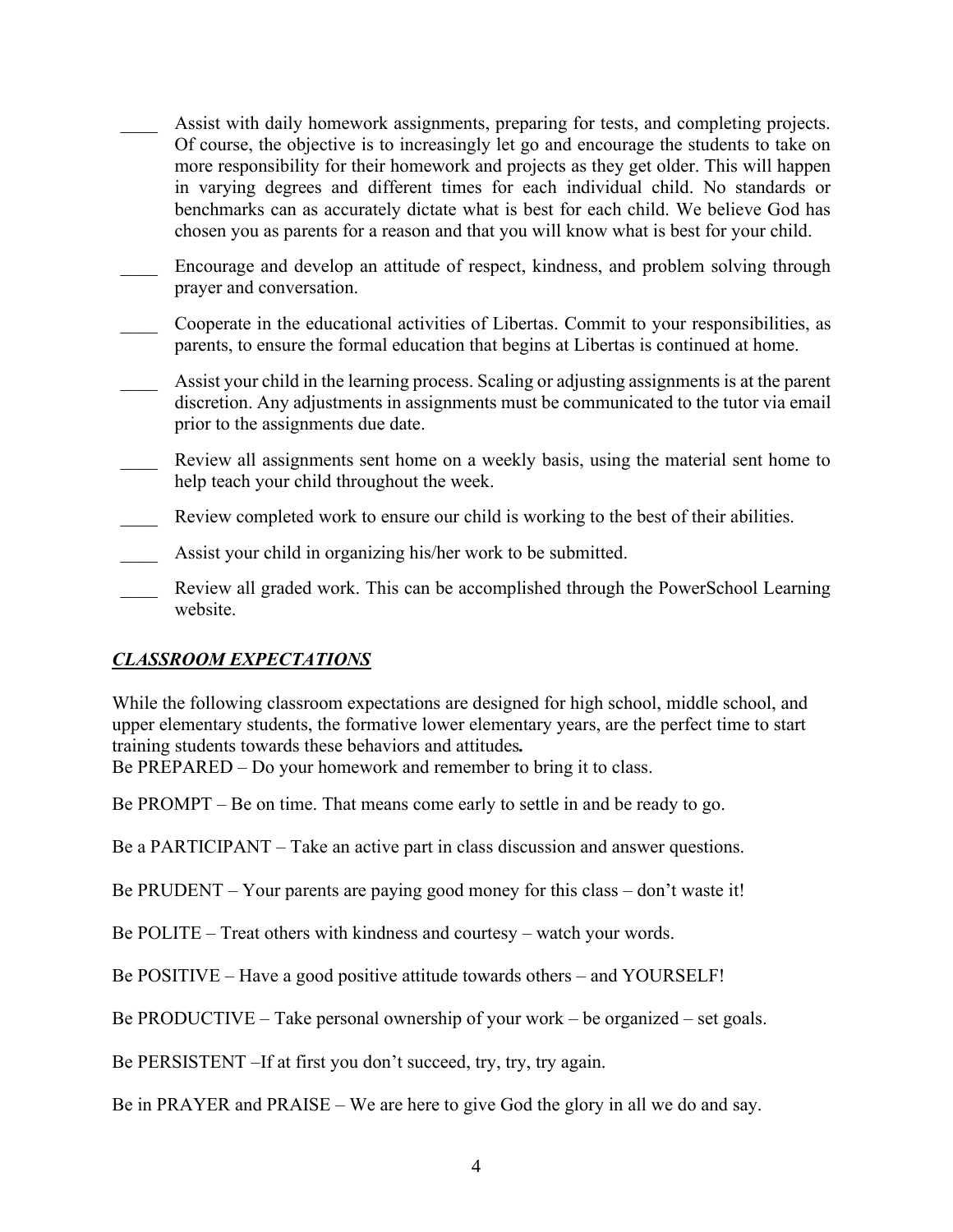## *ZOOM CLASSROOM EXPECTATIONS*

- 1. Students should have all class materials ready BEFORE class begins.
- 2. Students should have a working headset and a fully charged device BEFORE class begins.
- 3. Students should log on to ZOOM 5 minutes BEFORE the class starts and remain in waiting room until admitted into class by the tutor.
- 4. Class will start promptly at the assigned time, text class assistant if you are late to be admitted into the zoom classroom.
- 5. Please no eating or cell phone use during class this will be monitored by class assistant.
- 6. Have your microphone muted at all times until you are ready to speak (once you speak, mute the mic again).
- 7. Your camera must be turned ON during class at all times and *your face showing* (no profile photos, blank screens or moving graphics in the background).
- 8. Dress appropriately (no pajamas) modest attire.
- 9. Students should be seated at a table or desk and sit up at all times, as if you were in the actual classroom.
- 10. If you need to step away during class, send the tutor a message through Zoom chat. DO NOT leave class during session, unless you have made prior arrangements with the tutor.

## *GRADES*

Students in Middle School and High School will receive grades for various assignments including but not limited to labs, quizzes, tests, papers, and presentations. Assignments are generally graded within one weeks of the due date. All grades are posted in the PowerSchool Learning "Gradebook" for each class. Parents are encouraged to view the "Gradebook" regularly. Students will receive a final grade at the end of both the first and second semester. At any time during the school year, and especially at the end of each semester and at the end of the year, parents are encouraged to print their students "Gradebook" for each class. This along with the corresponding completed work may be used as part of a student portfolio and for transcript purposes, which the parent's responsibility to prepare. Libertas Scholars does not produce any kind of transcript for students as we are not a school, but a homeschool tutoring program.

#### *MISUNDERSTANDINGS OR CONFLICT*

If you have a concern about your child(ren)'s class or tutor, please speak with the tutor first. They are here to serve you and your family. The parties should engage in the process of resolving conflicts as part of their partnership with Libertas. If needed, and in keeping with Biblical teaching, the involvement of other parties may be necessary to facilitate a resolution to the conflict. (Matthew 18:15-17, 5:23-24). The Academic Advisory Board must be alerted of any needs for conflict resolution within the same semester as any occurrence. If a situation arises that cannot be mediated or resolved with the help of the Academic Advisory Board, grievances can then be submitted to the Board of Directors in writing and the resulting resolution shall be deemed conclusive.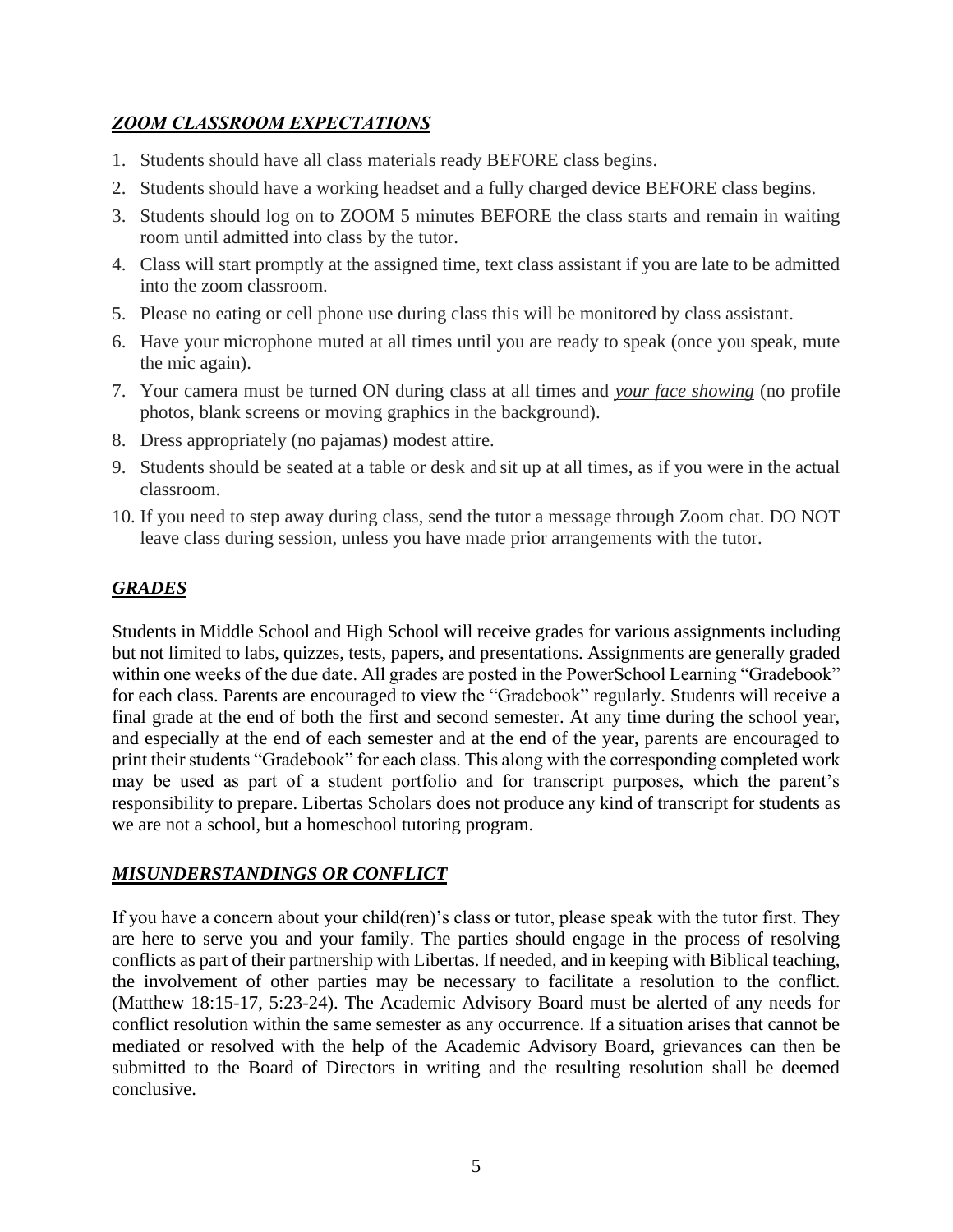## *SCHOOL CLOSINGS*

Generally, we will follow Orange County Public School (OCPS) closings. If there is extreme inclement weather such as a hurricane, please listen to the radio, watch the television, or chec[k](http://www.ocps.net/) [www.ocps.net.](http://www.ocps.net/) We will update the Facebook page as soon as we make a change to our Libertas Schedule for any of our in-person days affected by unexpected closures. If OCPS are closed, so are we. Rescheduling days are at the discretion of the Board of Directors and Academic Advisory Board.

## *SICKNESS*

If you are sick, STAY HOME! If your student is sick, have them STAY HOME! If everyone in your house is sick except for one child, please do not send them to class. Sending them to class with a friend is NOT friendly! This policy is essential for the health and protection of all our tutors, students, and families. Please do not bring your children if they have experienced any of the following symptoms:

- 1. Colored mucus
- 2. Diarrhea vomiting or nausea (within last 24 hours)
- 3. Eye drainage
- 4. Virus or infection (known to be contagious)
- 5. Rashes (contagious)
- 6. Head Lice
- 7. Fever (within last 24 hours)
- 8. Severe lethargy, excessive sleeping, or extreme exhaustion
- 9. Hospitalization or emergency room visit within the last 24 hours (other than bone break)

## *ATTENDANCE / MISSING CLASS*

We do not keep attendance. The parent is the primary educator and is responsible for keeping track of days their student does school. If you are going to be late to class for any reason, send an email to [libertasscholars@gmail.com.](mailto:libertasscholars@gmail.com) If your family is going on a vacation, no matter how long, and you will be missing class, please contact your student's tutor(s) directly. Also, please consider scaling, limiting, changing, or eliminating some assignments in order to allow your student a stress-free return from valuable family time and/or incredible outside-the-classroom learning opportunities. We especially want to support and encourage travel. That is an extremely valuable educational experience! Again, please just inform the tutor so they know what assignments to modify in their grading structure.

All students must be in a classroom or study hall during the school day. If they are not scheduled for either class or study hall, or at lunch they should leave campus. Students are not allowed to loiter in the parking lot, on campus or in a car on campus during the school day.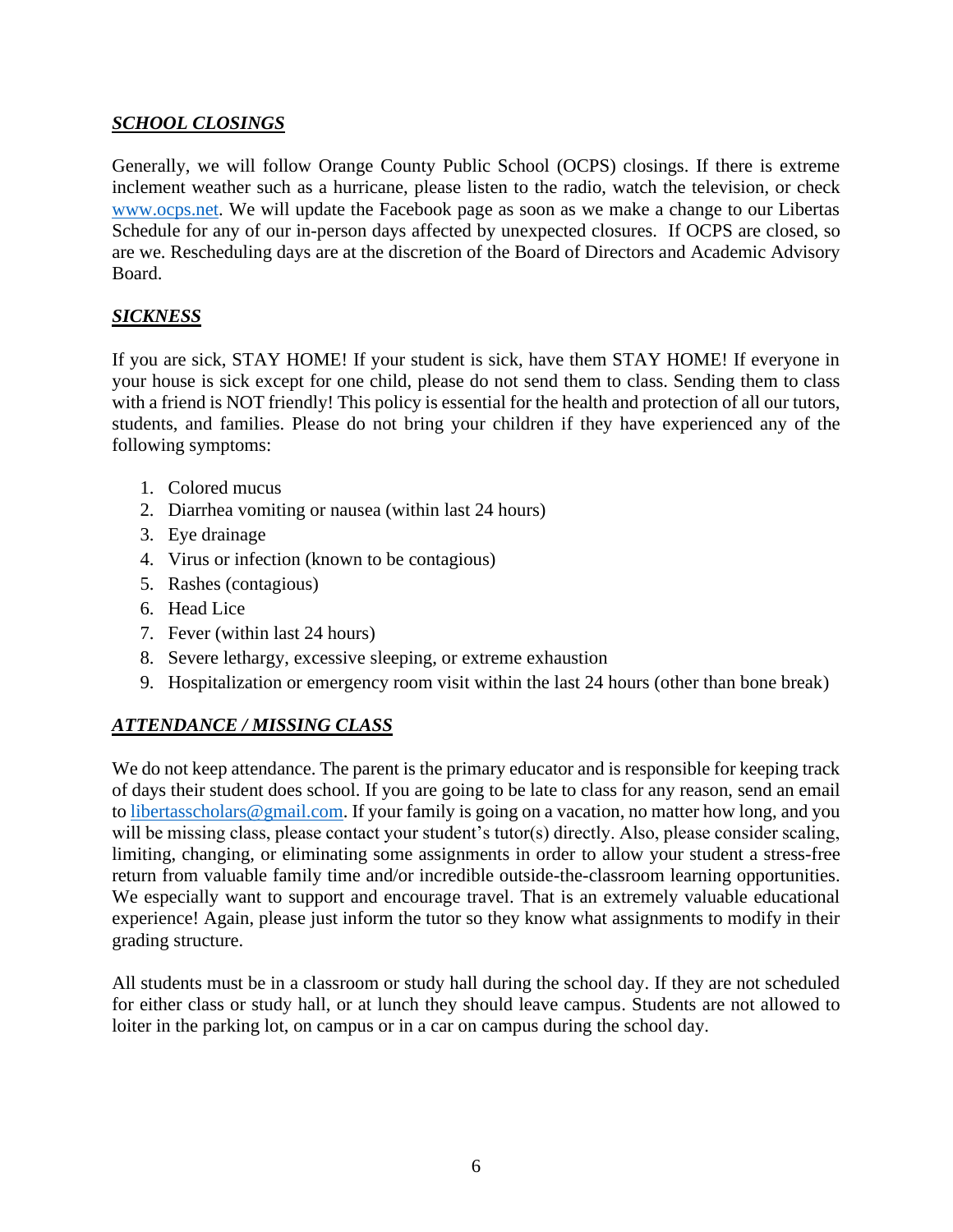#### *STUDENT DRIVERS*

Families that have student drivers must complete and submit a student driver form giving your child permission to leave campus during school hours and absolving Libertas of any liability. The student will be required to sign out when they leave campus and sign in when they return to campus. The student driver also will NOT be permitted to take anyone off campus during lunch time unless they are also 16yrs of age or older, this includes siblings. Libertas will not monitor who is leaving campus with student drivers. It is the parents' responsibility to discuss their family rules about leaving campus with other student drivers.

## *DIGITAL MEDIA POLICY*

*Digital Media includes all cell phones, tablets, digital readers, smart watches, laptops, air pods or any other device that has related features.*

## **DIGITAL MEDIA CODE**

**Digital media is only to be used for educational purposes on Libertas campus. Cell phone use, including texting, is restricted to lunchtime.** (See study hall exception below)

#### **"Disciplinary Action" is defined as:**

- *First offense:* student will be asked to put electronic device away
- *Second offense*: student will be asked to give electronic device or adult until end of day
- *Third offense*: parent will receive written notification of disregard for policy and student will be no longer allowed to bring any electronic devices on campus
- *Fourth offense:* student and parent meeting to determine resolution
	- 1. Libertas students are *allowed* to have cell phones, laptops, tablets and other digital media on campus. Digital media use is allowed **ONLY** at lunchtime **NOT** between class periods. Permission may be revoked at any time for violation of the Digital Media Code, or for any other activity considered by the campus staff to be disruptive to the campus environment.
	- 2. **Inappropriate use of digital media** (inappropriate texts, postings, games, websites, videos, images, or music, as determined by the site administration) **may result in disciplinary action, a meeting with parents, and/or immediate dismissal from campus classes.**
	- 3. Digital media use (including cell phones and texting) is **NOT permitted during any class periods. This includes in the classroom, in the hallway or the restrooms**, (see study hall exceptions below) without the express permission of the tutor, staff, or administration. **Cell phones and other digital media must be powered off and placed in rolling carts, backpacks, or purses while in the classroom. Cell phones may not be in student hands while in the classroom unless under tutor direction.**
	- 4. Pictures or videos may not be taken on campus a t any time unless a student has the express permission of administration.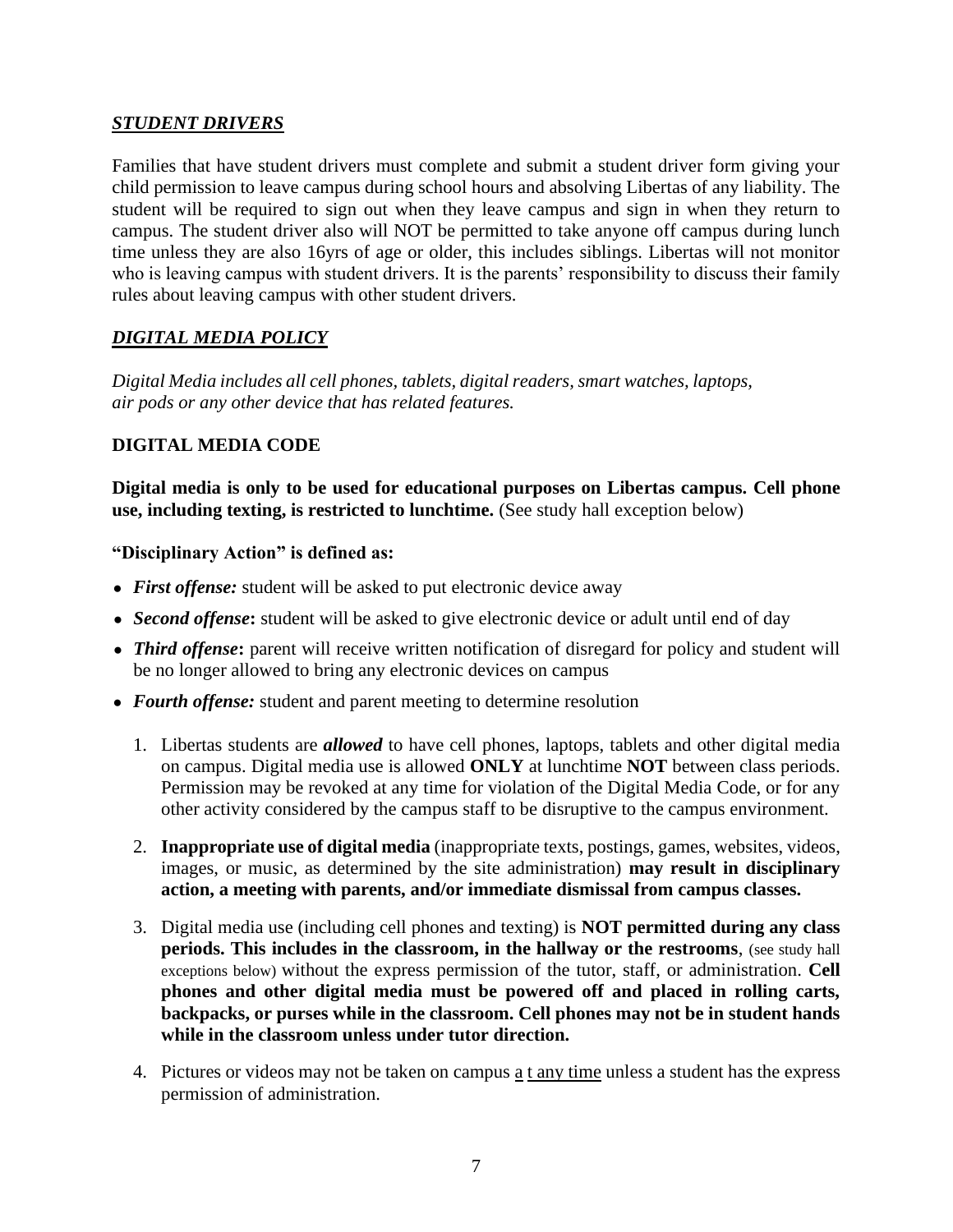- 5. **Study hall is considered class time. All codes, including the conduct and digital media codes apply**.
	- Laptop or tablet is allowed **for educational purposes only** and may not be used for texting, watching non-educational videos online, or accessing non-school-work related content or sites.
	- Cell phones may be used for personal study music with individual earbuds **in the STUDY HALL ONLY**. **Earbuds MAY NOT remain in ears in the hallway or during other classes.** This privilege may be revoked at any time by administration
	- Unless cell phones are clearly being used for appropriate personal study music, they should NOT be out or in hands or clothing while in the study hall classroom.
	- If a student needs to text parents during study hall, the student requests permission from the study hall monitor who will either allow it or send the student's parent a text with the necessary information.
	- Tutors, staff, lunchroom and study hall monitors have the right to collect cell phones for inappropriate use and to turn them into the study hall monitor for parent pick-up at the end of the day. Study hall is also considered a **"quiet zone"** distractions should be kept to a minimum.
	- Students may not leave during the study hall period without the knowledge and consent of the study hall monitor.
- 6. Libertas is not responsible for the loss or damage to digital media components brought to campus.
- 7. Libertas provides Internet access for **educational purposes only**. **Libertas does not provide a filter or a secured network**. Misuse of the Internet to access social media or other non-school related sites may result in disciplinary action. Students will be held responsible for misuse of the internet including but not limited to copyright laws, cyberbullying, and/or sending threatening messages.
- 8. Repeat violations of the Digital Media Code may result in disciplinary action (see definition of 'disciplinary action' above) and/or complete loss of an individual's digital media privilege on campus.
- 9. All relevant digital media may be subject to observation and monitoring by Libertas personnel at any time while on campus.

#### *SUPPLIES*

The families are responsible for purchasing their student's books and basic supplies (such as binders, paper, pens, pencils, erasers, etc.) needed for the classroom. From time to time we may ask if anyone has a specific or rare item that we could borrow or use. Some classes will require an additional supply fee which will be listed in the syllabus.

## *FOOD AND ALLERGIES*

Parents are responsible for informing Libertas Scholars of any food or other allergies within the community. Reasonable accommodations will attempt to be made if at all possible.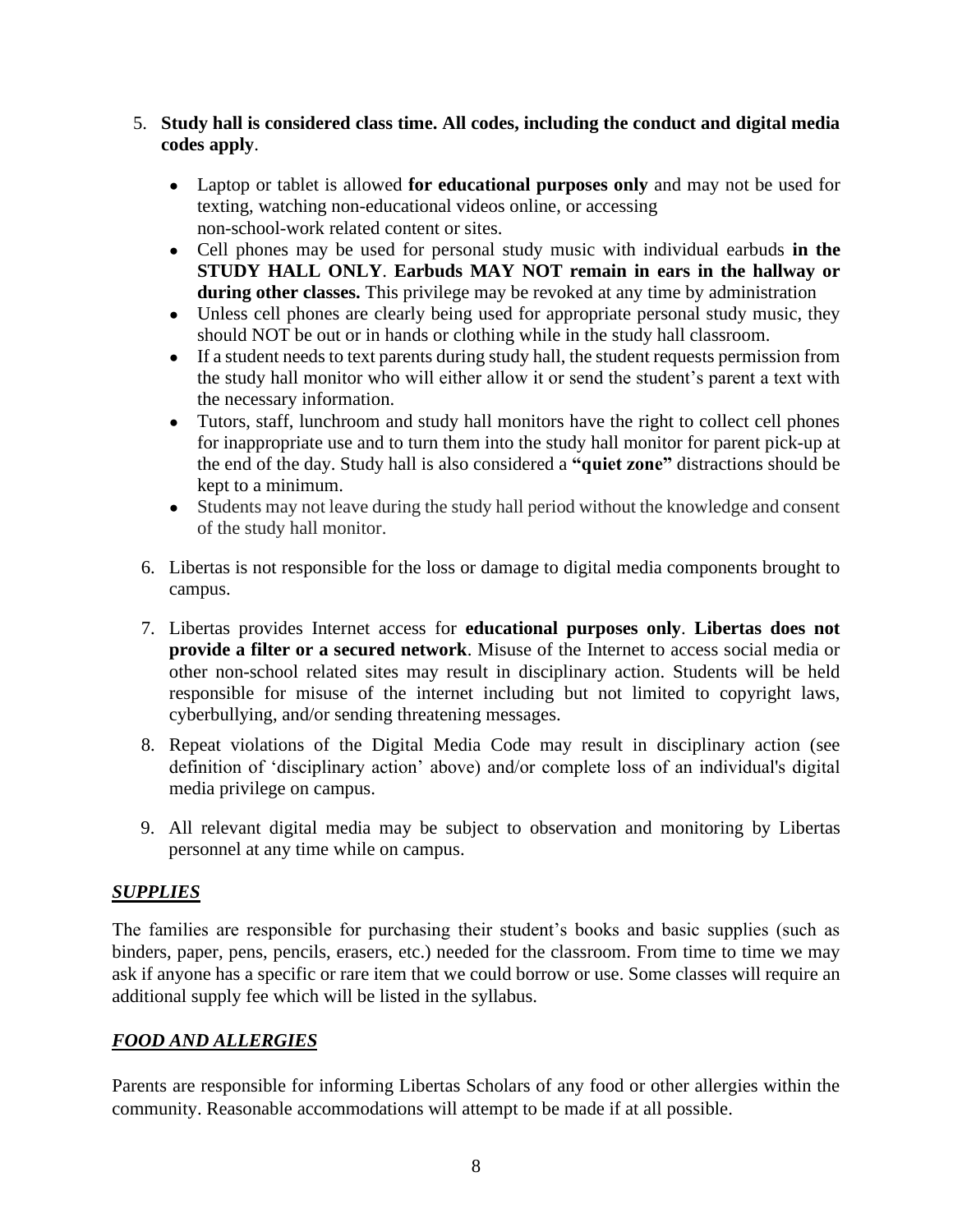## *DRESS CODE*

- 1. Tops such as T-shirts, long-sleeved shirts, sweaters, or polos must be worn in a solid color without print or images (small logo on shirt corner is allowed).
- 2. School Spirit t-shirts and polo shirts with the Libertas Scholars logo are also available and can be purchased from Hot Pink Lime.
- 3. Bottoms such as pants, Bermuda shorts, capris, or skirts must be no more than 2.5" above the knee when the person is standing.

We strive to dress with decorum and modesty. If the dress code is violated, we will ask the student to change into dress code appropriate attire. If the student does not have appropriate clothes, a parent will be called to assist. Students will wait in the study hall until their parents arrive. Tutors and adult volunteers are asked to be modestly and appropriately dressed.

#### *CLEAN UP*

At the end of the day, all students and their parents will be expected to help clean the facility and hopefully leave it in even better condition than when we arrive in the morning. This is one way we can train up our children to be responsible stewards as well as be a blessing to the church. Students will be dismissed after they ask their tutor, "Is there anything else I can do for you?".

In light of the necessity to disinfect after each Community Day and On Campus Learning Day (two Tuesdays per month), Libertas Scholars is paying Delaney Baptist Church to conduct a thorough cleaning before our visits and take care of cleaning after each day on campus.

#### *PAYMENT*

Please see our documents titled Tuition and Fee Schedule for new and returning families. These documents include information on fees for classes, administrative fees, COVID impact fee, and the community fee.

#### *DROP/ADD*

Add/drop/or change of class may occur within the first two weeks of the program year. During this period families may request a pro-rated refund. Beyond this period registration is considered binding for the entirety of the school year. Classes dropped beyond this period will not receive any tuition considerations. Requests to add a class beyond this period is at the discretion of the tutor, availability, and a \$100 change fee.

#### *FPEA*

To join the Florida Parent Educator Association, go to [www.fpea.com/join](http://www.fpea.com/join) [a](http://www.fpea.com/join)nd provide the coupon code below in the coupon code field on the check-out page. This will reduce the membership to the discounted group rate of \$36.00 per family.

**Florida Parent Educator Association**: [www.fpea.com](http://www.fpea.com/) **Our Group Number**: **1192 Our Group Coupon Code**: **GRP-1192**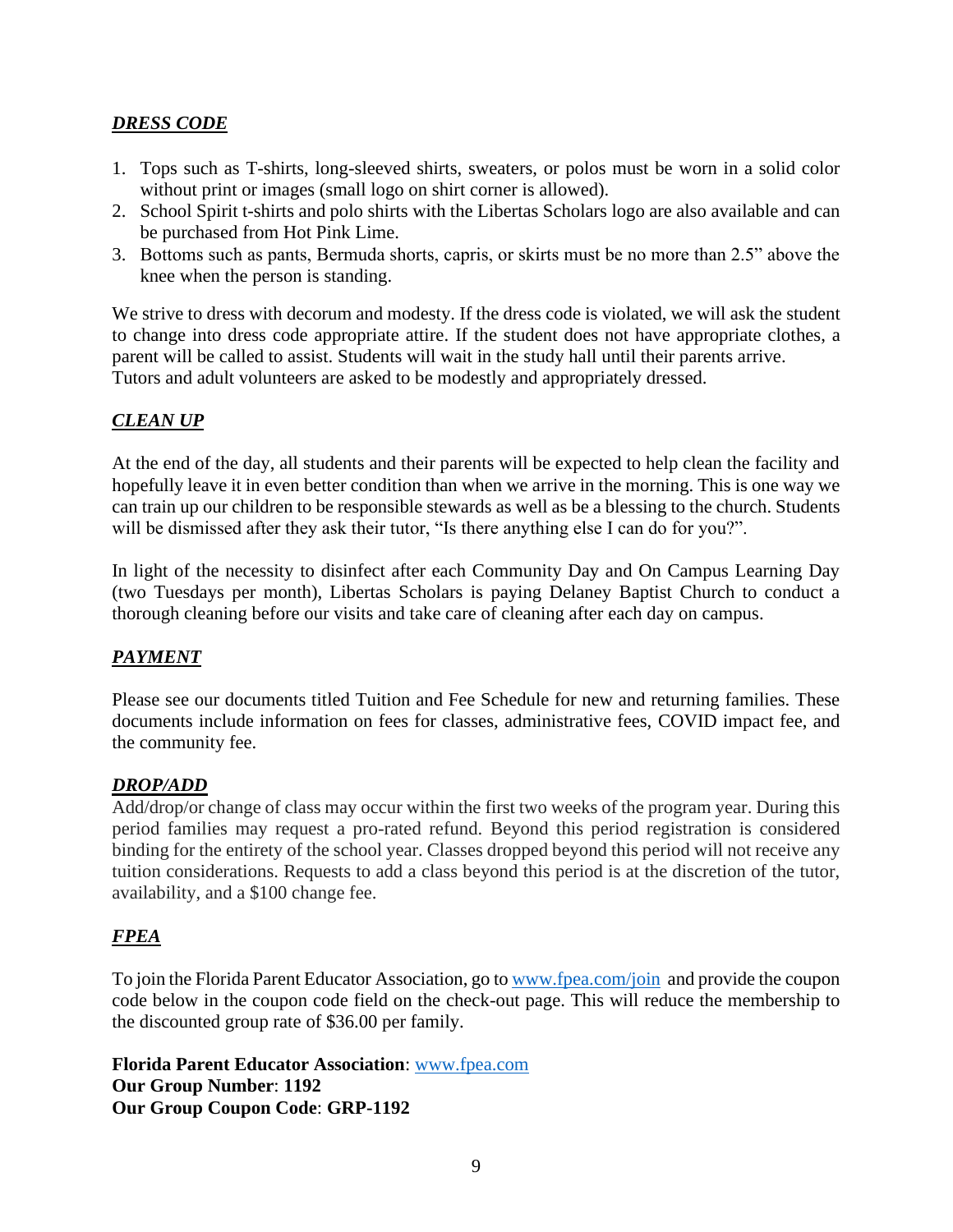#### *HSLDA*

We recommend that homeschooling families join HSLDA. Even if you never experience legal trouble yourself, your HSLDA membership will help enable other homeschooling families to get the legal help they need and will help defend our right to homeschool here in Florida. Membership in HSLDA also gives you personal access to the legal staff; HSLDA's experienced high school, special needs, and Toddlers to Tweens consultants; and discounts through HSLDA's PerX program. (For more information about HSLDA's many benefits, see www.hslda.org.) Libertas Scholars members SAVE \$15 on the HSLDA membership price when you enter our Discount Group Code 211029 on the HSLDA membership form,

#### **Home School Legal Defense Association**: [www.hslda.org](http://www.hslda.org/) **Our Discount Group Code: 211029**

#### *FLORIDA HOMESCHOOL LAW* (end of year reporting requirements are underlined)

Section 1002.01, Florida Statutes (F.S.), defines home education as the sequentially progressive instruction of a student directed by his or her parent or guardian in order to satisfy Florida's compulsory education requirements.

Florida Statute 1002.41 specifies the responsibilities of parents who establish a home education program. For the most updated Florida Statutes please visit [http://www.fldoe.org/schools/school](http://www.fldoe.org/schools/school-choice/other-school-choice-options/home-edu/requirements.stml)[choice/other-school-choice-options/home-edu/requirements.stml,](http://www.fldoe.org/schools/school-choice/other-school-choice-options/home-edu/requirements.stml)

#### *ACKNOWLEDGEMENTS*

I as the undersigned parent have read this family and student handbook in its entirety and agree to abide by these policies.

| SIGNATURE:                                           | DATE: |
|------------------------------------------------------|-------|
| PLEASE PRINT: VALUE AND THE PLEASE PRINT:            |       |
| SIGNATURE:                                           | DATE: |
| PLEASE PRINT: University of the Second PLEASE PRINT: |       |
| <b>SIGNATURE:</b>                                    | DATE: |
| PLEASE PRINT:                                        |       |

*Please make sure to submit this final page along with your registration fee(s), family application form, medical and emergency contact form, and photo release / liability release to a member of the Libertas Scholars Academic Advisory Board.*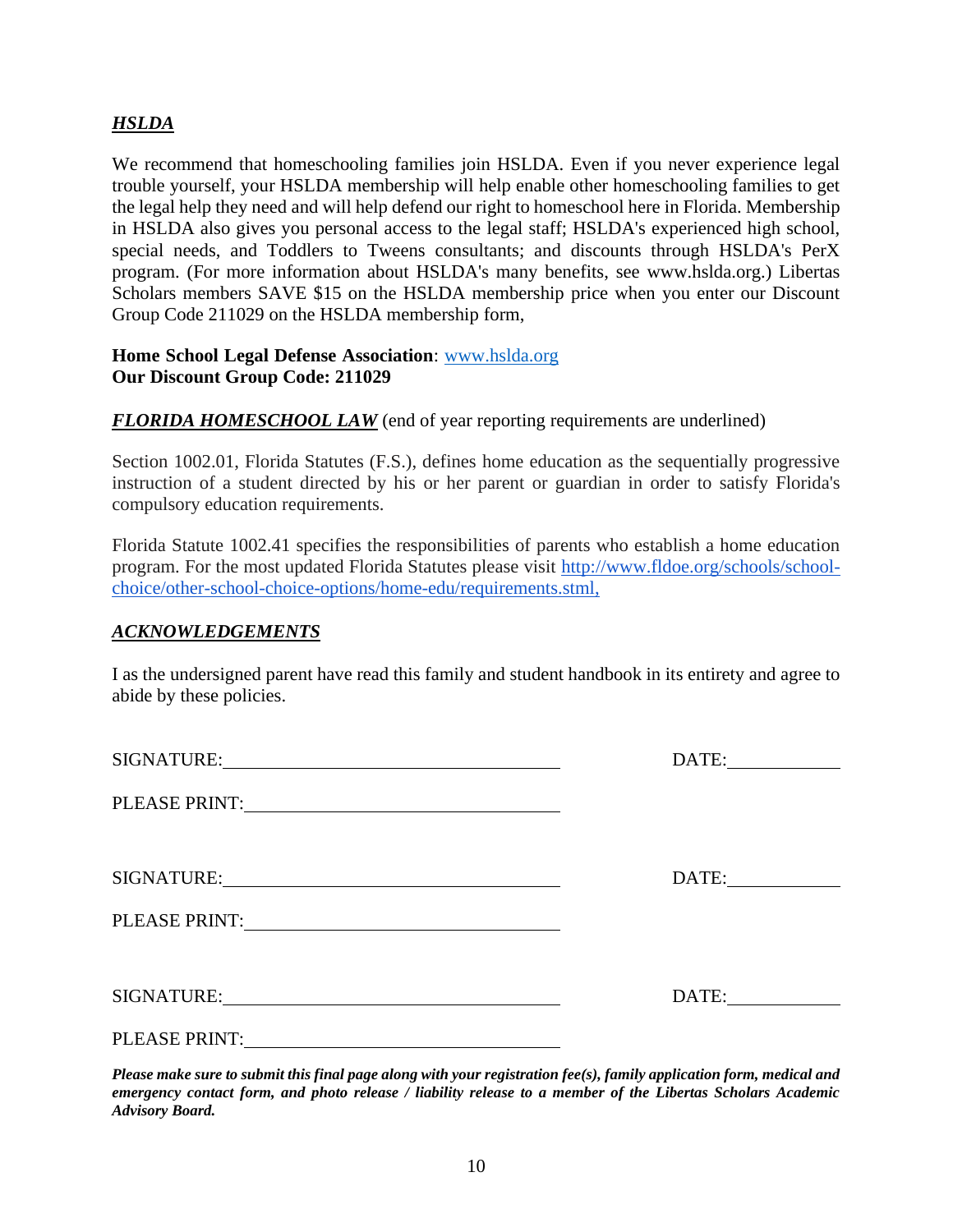#### *PHOTO RELEASE*

- $\Box$  I give permission for my student(s) to be photographed and/or videotaped in print or electronic media by Libertas Scholars. I acknowledge and agree that photographs and videos may be edited and used in whole or in part as desired for the purpose, which may be produced, duplicated, distributed and used for informational, promotional or other public purposes. I understand that photographs and video are not my property and there will be no compensation to me. I understand and authorize the use in writing or otherwise the name or identity of my student.
- $\Box$  I choose to opt out and do not want my child(ren) photographed or videotaped. In this instance, I understand it is my responsibility to communicate this to the administration, tutor, fellow class parents, and my child.

| PARENT SIGNATURE: | $\Gamma$ $\Gamma$ |
|-------------------|-------------------|
|                   |                   |

## *LIABILITY RELEASE*

 $\Box$  I realize that parents or volunteers in the classroom may take pictures and/or videos of students or classes without our knowledge. We have no control over what photos or videos may appear on individual social media or other platforms without our consent or knowledge. Signing below acknowledges that Libertas Scholars will not be held responsible for any photos or videos that appear on individual social media sites.

PARENT SIGNATURE: DATE: DATE:

PLEASE PRINT:

#### *COMMUNICATION*

How do you prefer to receive information from Libertas Scholars? (check all that apply)

- ❑ Email
- ❑ Telephone Call
- ❑ Text Message
- ❑ I have a Facebook account and will stay posted to the discussion page and program page.
- ❑ I will look for updates, announcements, and calendar changes on the Libertas Scholars website.
- ❑ Other: